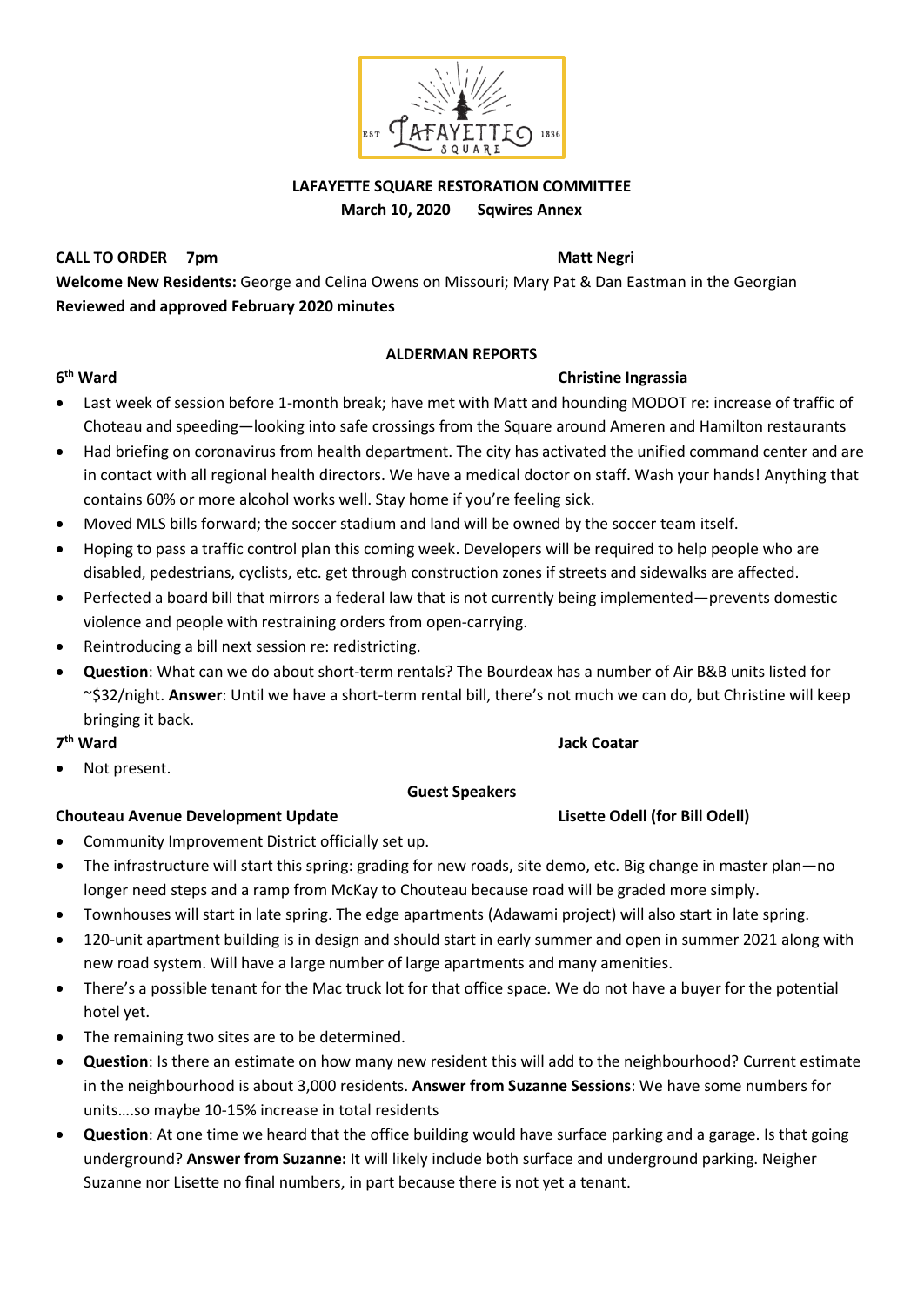#### **Lafayette Prep Academy Update Susan Marino (Exec Dir of LPA)**

- Opened in 2013 with 74 kids downtown. Moved to square in 2016. 350 kids in K-8…growing by about 20 kids/yr next few years up to ~400. About 33% of kids come from 63104.
- Construction: Built expansion on Mississippi for middle school; working out really well. Gymnasium/auditorium addition was put on building facing Lafayette Ave. Stairwell will be finished…someday! Top will have a terrace.
- In process of developing sports programs; will have basketball, volleyball, dance, etc.
- In process of restoring landscaping as well.
- Working on traffic slowing improvements in the area; been working with Matt Negri and Jack Coatar. Will start seeing improvements over the summer. Will see how the following work out and meet with city if further improvements are needed.
	- $\triangleright$  speed bump on Mississippi near alley/parking lot (couldn't do anything like that on Lafayette)
	- $\triangleright$  additional crosswalk across Mississippi.
	- $\triangleright$  On Lafayette, putting in a median where there is currently westward left-turn lane from Lafayette to Mississippi
	- $\triangleright$  Restriping
- Have been working on additional detour signs because of traffic redirected because of 44 on-ramp closing (for a year)—increase in semi-trucks.
- **Question**: Will gym be available for rental? **Answer**: Yes! We have a rental policy and want to be a community space. However, no alcohol can be served so ... that limits type of events.  $\circled{c}$
- **Comment:** Noticed that there was a police car on Lafayette last week that made a big impact on the traffic! **Response**: Officer Douglas has been awesome and stops by whenever she can—they go out of their way to try to be there at drop-off/pickup times.
- FYI, LSRC was a proud sponsor of recent LPA Trivia Night.

- Will is a community organizer. Clean Missouri was on the ballot last cycle—series of reforms such as redistricting so that Senate and House districts are drawn in a competitive way that protects the rights of minority voters.
- Incumbents in Jeff City have a plan to override what voters passed by over 60% and give power to incumbents and lobbyists. Vote no on Amendment 2, which would UNDO and overturn the redistricting reform and make "geography" (which is arbitrary) the number 1 criteria for districts and take away the ability to fight unfair districts in court. The bill is written to be confusing. We need your help to protect a reasonable system that allows for fair elections.

### **Candidate for Circuit Attorney Mary Pat Carle**

- Ran in 2016 and came in second place a mong 4 candidates.
- Recently got a job at a large law firm and never planned on running again….however, she has 3 kids and was very moved and upset by last summer's gun violence, particularly with children, and it motivated her to run again.
- Knows about resilience—contracted Bells Palsy after birth of her  $3<sup>rd</sup>$  child—and thinks everyone has that resilience inside them. (Spoke passionately about her character-building experiences recovering and living with this condition.)
- What if we surrounded people who come into the criminal justice system with the tools to give them a path to success and helps victims deal with trauma.

### **POLICE REPORT**

- Lafayette Square had 4 crimes in February:
	- o Attempted theft of a vehicle S18th/Kennett @ 11pm
	- o Auto theft on 2/26 @7:45pm 1400 block of S18th

# **Clean Missouri Reform Will Krueger (Community Organizer)**

### **3rd District Officer Sherdon Douglas**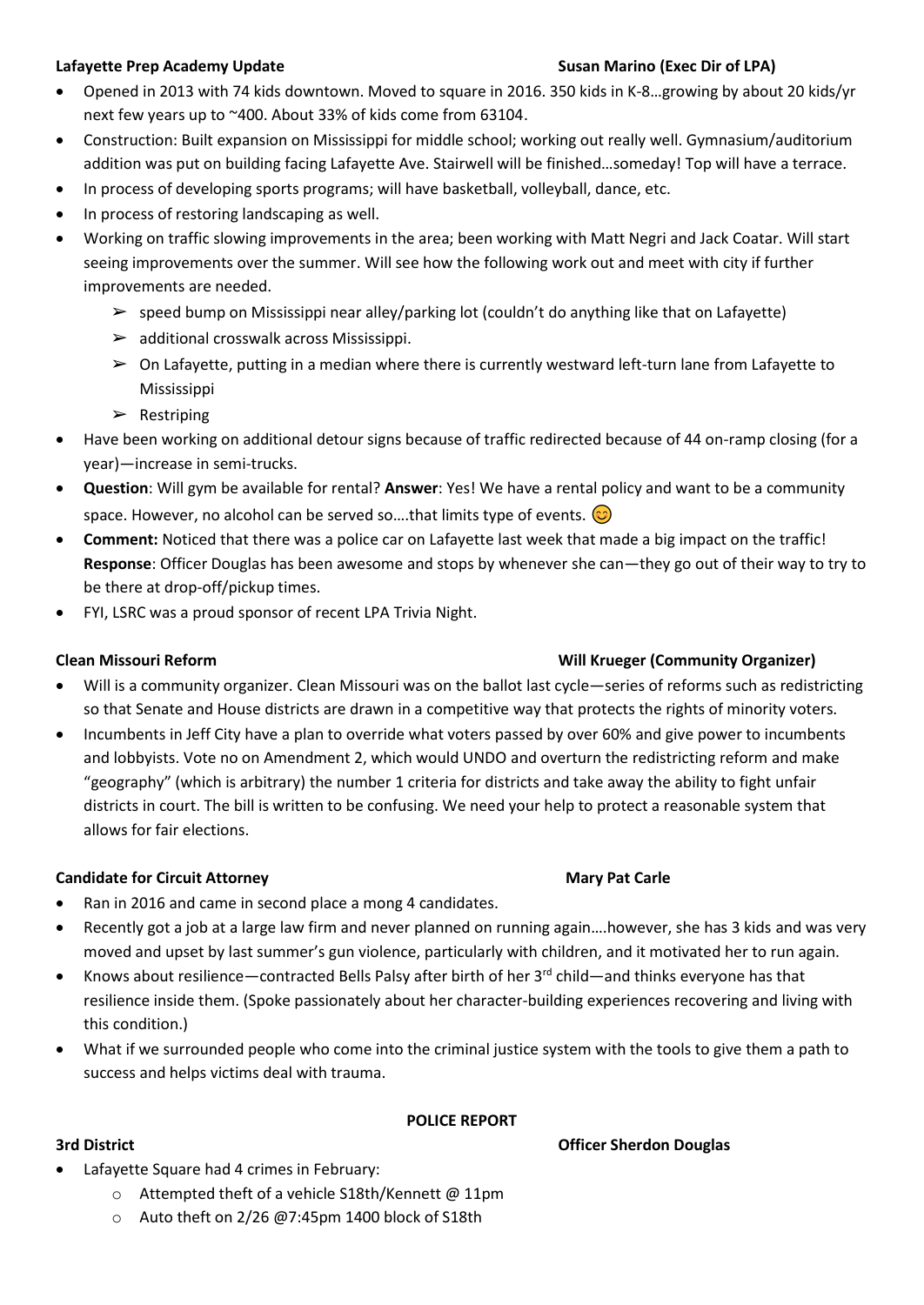- $\circ$  Larceny from a vehicle 2/22 @ 3:30pm, stole a wallet and cell phone through a broken window.
- o Robbery 2/16 @10:35 1700 Park (Square One), employee noticed someone pass by and then returned, asked for owner by name and asked for cigarette. When bartender left bar, suspect approached and told bartender to give him everything and indicated he had a gun. Suspect is a Black male, 5'8", 20s-30s. Footage was available.

#### **NEW AND ON-GOING BUSINESS**

#### **Strategic Plan Update Matt Negri (for Linda Weiner)** Matt Negri (for Linda Weiner)

- Save the date for May 3, 3-5pm, in the Jefferson Room for Strategic Plan Launch.
- The final plan is under review and may be posted as early as this weekend on lafayettesquare.org website.
- This has been a tremendous effort—please come to the launch party.

### **2020 Budget Approval Clark Affholder/Sheri Mistretta**

- We approved the LSRC operating budget for 2020 but were holding off until LSBA submitted their financials.
- **Page 1:** Reserved funds, has not changed since January except for addition of \$1,000.
- **Page 2**: Clark moved things around to accommodate LSBA 2020 budget. We're still waiting on final 2019 numbers. Going forward we will be closing their bank account and LSRC Treasurer will take over so that there won't be delays/miscommunications. They will generate about \$16k revenue through events and dues. Their biggest expense is security patrol. That annual expense is about \$35K. Asking for a vote for LSRC to pay \$20K a year in addition to their \$16K of revenue. This is NOT the ongoing plan for 2021 and onward; hope to resolve this ongoing large expense through the strategic plan.
- Page 3 and 4 are year-to-date activity.
- **Question**: What is that \$35K paying for? **Answer**: Thursday-Friday-Saturday private security that patrols the business district and around the park and up and down Mississippi from 7pm until midnight. In the past, the LSBA has funded this on their own in the past. When the LSBA merged with LSRC in early 2019, the thought was that we would figure out how to make it work. The businesses are a huge part of the success of the neighbourhood and we want to see them succeed. Beginning in 2021, we need a more sustainable approach to security.
- **Motion to approve 2020 budget, seconded, passed**.

### **COMMITTEE REPORTS**

### **Treasurer's Report Clark Affholder**

• House Tour posters are available for free—donations are appreciated. All posters have been scanned and digitized, and we need to part ways with the posters, which are taking up a lot of space in the Park House.

### **Development Phil Lamczyk/Suzanne Sessions**

- The major update is the Choteau Development.
- Smaller projects are hovering around Park Avenue. There are significant changes from last month.
- **Beautification Linda Weiner**
- Concentrating on plaza area this year; grasses are not doing well, and there are some diseased plants. We'll redo the plaza in two phases; phase 1 is getting rid of grass and putting in turf.

### **House Tour Update Suzanne Sessions** Suzanne Sessions

• **Question**: What happens if the house tour needs to be cancelled or is not successful? **Answer from Clark**: We could get through 2020, but would not have a lot of cash going into 2021. We have money in reserve that we could release—i.e. 20K for cameras, 10K for bandstand. We have money spoken for….but we can "unspeak" it just as easily. **Answer from Matt**: The House Tour committee will be discussing this tomorrow re: taking a break in the spring and making December tour 2 days long. We can discuss alternative events for fundraising.

### **Community Affairs Dixie Gillaspie Dixie Gillaspie**

Not present.

### **Capital Improvements Capital Improvements According Capital Improvements** Mary Visintainer

- 
- Rutger/Jeff Entrance will begin in next 6 weeks…supposed to be finished by house tour.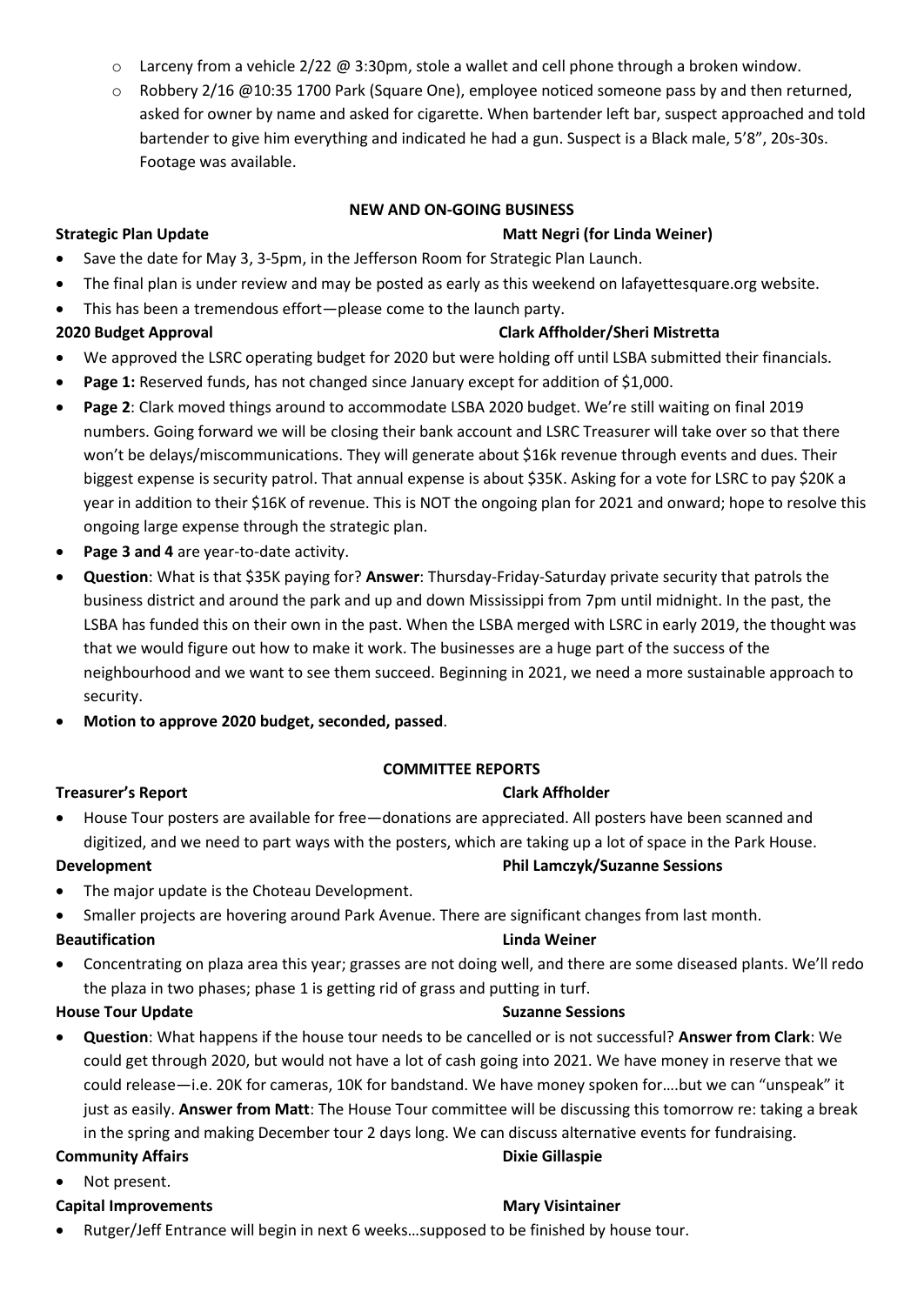- Meeting at end of the month—would love to have new members.
- 

## **Membership Christina Ryan**

- Thanks for your forgiveness with human error in the Marquis and website. If you notice any inaccuracies, or have any membership questions, email membership@lafayettesquare.org.
- **LSBA** Bethany Budde
- •

## **SAFETY REPORTS**

## **Problem Properties According to According the Contract Contract According to According the Kyle Keenan**

- 2348 Hickory has been an LRA property for a long time and sold on 1/28, and \$200K of permits have been approved.
- 1625 Carroll just got another \$6K in permits approved.
- Issues:
	- $\circ$  1730 Carroll has had many citations and a warrant on the owner; spelling issue with last name has been problematic with serving proper notice.
	- o 1427 Missouri has scaffolding that's been up for years.
	- o 1733 Choteau (old Gasthaus restaurant); parking lot is partially owned by Eden Lofts, the City, and LRA….people parking all kinds of vehicles there.
	- $\circ$  1929 Hickory, 1900 LaSalle, 1103 S/18<sup>th</sup> (same owner)...derelict vehicles, broken vehicles, infestations
	- o Church of Scientology…still technically listed; been taking bids for two years.
- First step: send a letter first with final warning
- Second step: Citations, visit with police officer to show problems for which photos have been taken/submitted
- Third step: Senate Bill 203 allows us to physically going onto a property
- Most extreme: court
- If you see something, send email to: **Isrcproblemproperties@gmail.com**

# **Block Captains/Safety** Glenn Eckert

- No update on camera installation…have picked out a few properties where we'd *like* to have cameras.
- Reminder that in warmer weather there is more foot traffic. Be careful about what you leave in your car—please don't ask for trouble by leaving valuables in the car, especially in plain sight!
- Thank you to Tom Murphy for cleaning substation.
- Thank you to Ron Taylor and David Visintainer for following up with broken street lights.
- **Question**: It's appalling how people don't stop for pedestrians at Mississippi and Park. Is there ANYthing we can do to get traffic calming at that intersection? **Answer**: Glenn doesn't know, but it would definitely be nice to have some kind of enforcement. // Tom Murphy says that while it's outside the jurisdiction of the LSRC, there is interest in painting curbs, crosswalks, etc. because the city won't do it forever if we ask. //Jerry Ferrell says there are plastic speed bumps (they're using them in Maplewood), which could be taken out when needed (i.e. the bike race). // *Discussion In the transportation industry, it's called a regional tactile kit; it allows the* neighborhood to experiment with design and observe what the response is from usage. // Suggestion to have stop signs with lights on them. **//** Tom: the Safety Committee will reach out to the City….we can't go rogue.
- Matt: Traffic and traffic calming is going to be a significant project resulting from the strategic plan because of an increase in residents as well as about 700 office workers.

# **NEIGHBORHOOD ORGANIZATIONAL REPORTS**

# **Lafayette Park Conservancy (LPC) Jerry Ferrell**

- May 23 @10:30am Fundraiser Brunch at SqWires to refurbish George Washington statue, which needs to be refurbished every 2 years. Nice meal and a presentation about the statue.
- Damaged fence section at Missouri/Lafayette where a car hit it about ten years ago. Board has approved to repair that section and have shipped to the foundry.